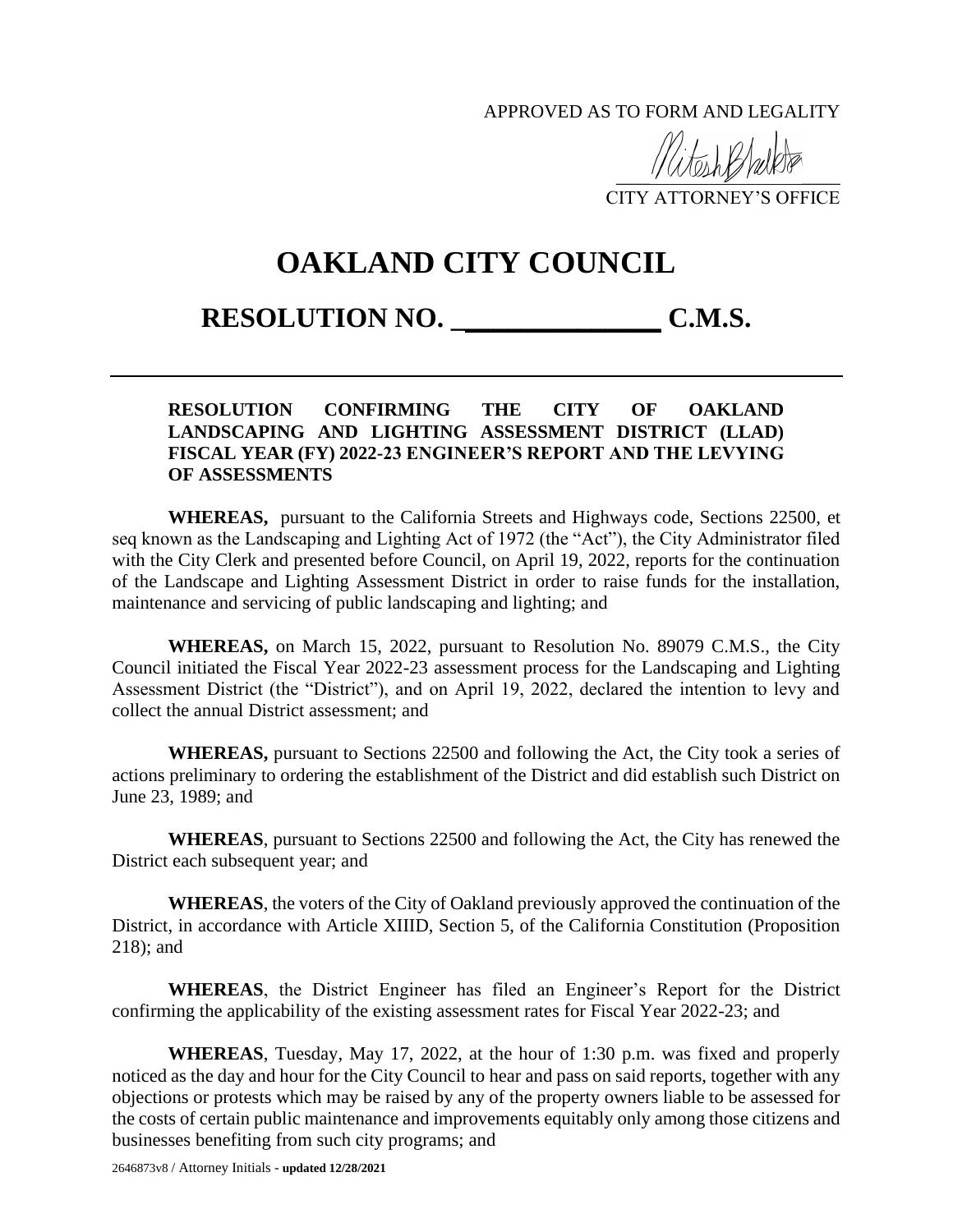**WHEREAS**, the Engineer's Report was prepared in accordance with the provisions of Article XIII of the California Constitution and state law; and

**WHEREAS**, the Engineer's Report, incorporated by this reference, provides for services of particular benefit to the properties located within the District (as more specifically identified in the Engineer's Report); and

**WHEREAS**, the City's Budget annually appropriates funding from non-District funds to pay for a low-income rebate; and

**WHEREAS**, the City's and Successor Agency's budgets annually appropriates funding from non-District funds to pay for the District's assessment on City and Successor Agency properties; now, therefore be it

**RESOLVED**: That the City Council finds that the City Clerk or the City Administrator gave notice of these proceedings as required by state law, and gave all other notices and took all other actions required by law with regard thereto; and be it

**FURTHER RESOLVED**: That a Public Hearing was held on May 17, 2022 by teleconference to hear all public comments, protests, and thereafter to take final action as to the annual assessment for the District; and be it

**FURTHER RESOLVED**: That at the Public Hearing the testimony of all interested persons for or against the furnishing of the specified types of improvements or activities and the imposition of the annual assessment for the District was heard; and be it

**FURTHER RESOLVED**: That all protests, both written and oral, are hereby overruled and denied, and the City Council finds that there is not a majority protest within the meaning of the law; and be it

**FURTHER RESOLVED**: That the City Council finds, determines and declares that the District and each parcel therein is benefited by the improvements, maintenance, and activities funded by the assessment to be levied, including all expenses incurred incidentally thereto, upon the lots and parcels of real property in proportion to the estimated benefits to be received as specified in the Engineer's Report; and be it

**FURTHER RESOLVED**: That the Engineer's Report for the District and the proposed assessment district boundary description, assessment roll and map is accepted and approved, and the assessments shall be as provided for in the Engineer's Report and assessment roll. The reasons for the assessments and the types of improvements, activities and services proposed to be funded and provided by the levy of assessments on property in the District and the time period for which the proposed assessments are to be made are those specified in the Engineer's Report; and be it

**FURTHER RESOLVED**: That the report which the District Engineer filed with the City Clerk for the continuation of the Landscape and Lighting Assessment District for the FY 2022-23, and the diagram and assessment as set forth in the Engineer's Report and each component part of it, including each exhibit incorporated by reference in the report and the levying of each individual